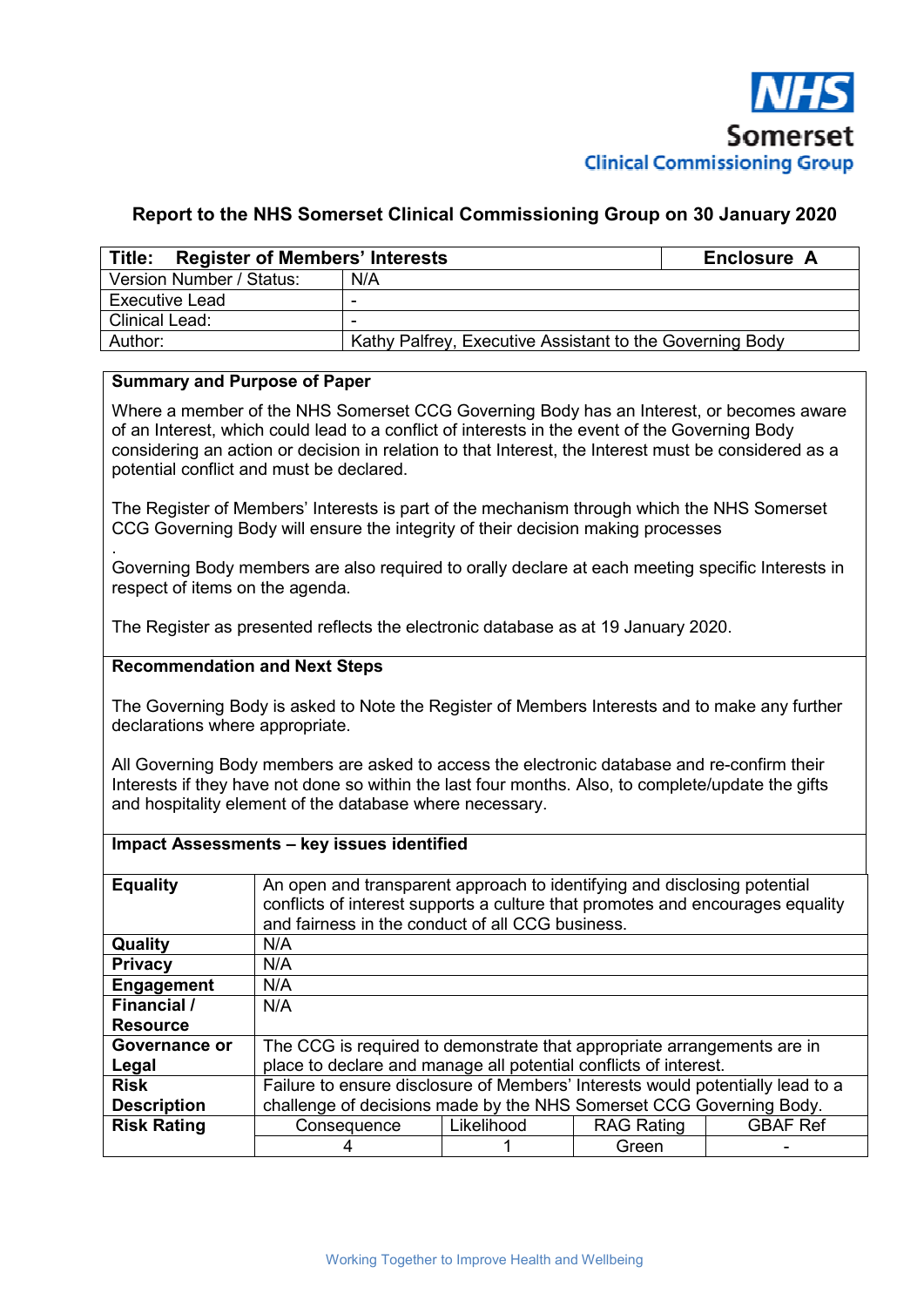

## **REGISTER OF INTERESTS**

# **Governing Body as at 20 January 2020**

| Last<br>name      | First<br>name | <b>Job Title</b>                                  | Interest<br>Type                  | <b>Description Of Interest</b>                                                                             | <b>From Date</b> | <b>End Date</b> | <b>Actions To Mitigate</b><br><b>Risk</b>                                                  | Last Sign Off | <b>User Committees</b>                                                                               |
|-------------------|---------------|---------------------------------------------------|-----------------------------------|------------------------------------------------------------------------------------------------------------|------------------|-----------------|--------------------------------------------------------------------------------------------|---------------|------------------------------------------------------------------------------------------------------|
| Chidgey-<br>Clark | Jayne         | Non-Executive<br>Director,<br>Registered<br>Nurse | Indirect                          | Spouse is Interim Head of<br>Quality for NHS England<br><b>Specialist Commissioning</b><br>(South West)    | 07/10/2018       | 03/04/2019      | Interests are declared<br>through the Register of<br>Interests and at<br>relevant meetings | 03/04/2019    | Audit Committee,<br>Governing Body,<br>Quality and Safety<br>Committee,<br>Remuneration<br>Committee |
|                   |               |                                                   | Financial                         | Director, JCC Partnership<br>Limited                                                                       | 07/12/2016       |                 |                                                                                            | 23/09/2019    |                                                                                                      |
|                   |               |                                                   | Financial                         | East Kent CCGs - Interim<br><b>Adult Safeguarding</b><br>Consultant                                        | 23/09/2019       | 20/03/2020      |                                                                                            | 23/09/2019    |                                                                                                      |
|                   |               |                                                   | Non-<br>financial<br>professional | Governing Body nominated 31/10/2017<br>governor for Somerset<br>Partnership NHS<br><b>Foundation Trust</b> |                  |                 |                                                                                            | 23/09/2019    |                                                                                                      |
|                   |               |                                                   | Non-<br>financial<br>professional | Specialist Advisor to the<br><b>Care Quality Commission</b>                                                | 01/01/2017       |                 |                                                                                            | 23/09/2019    |                                                                                                      |
|                   |               |                                                   | Financial                         | Spouse is Director and<br>Company Secretary, JCC<br>Partnership Limited                                    | 07/12/2016       |                 |                                                                                            | 23/09/2019    |                                                                                                      |
| Corry             | Sandra        | <b>Director Quality</b><br>and Nursing            | Indirect                          | Husband employed as a<br>part-time LeDer reviewer<br>for the Somerset CCG                                  | 01/04/2019       | 31/05/2019      | Interests are declared<br>through the Register of<br>Interests and at                      | 09/04/2019    | <b>Clinical Executive</b><br>Committee, Finance<br>and Performance                                   |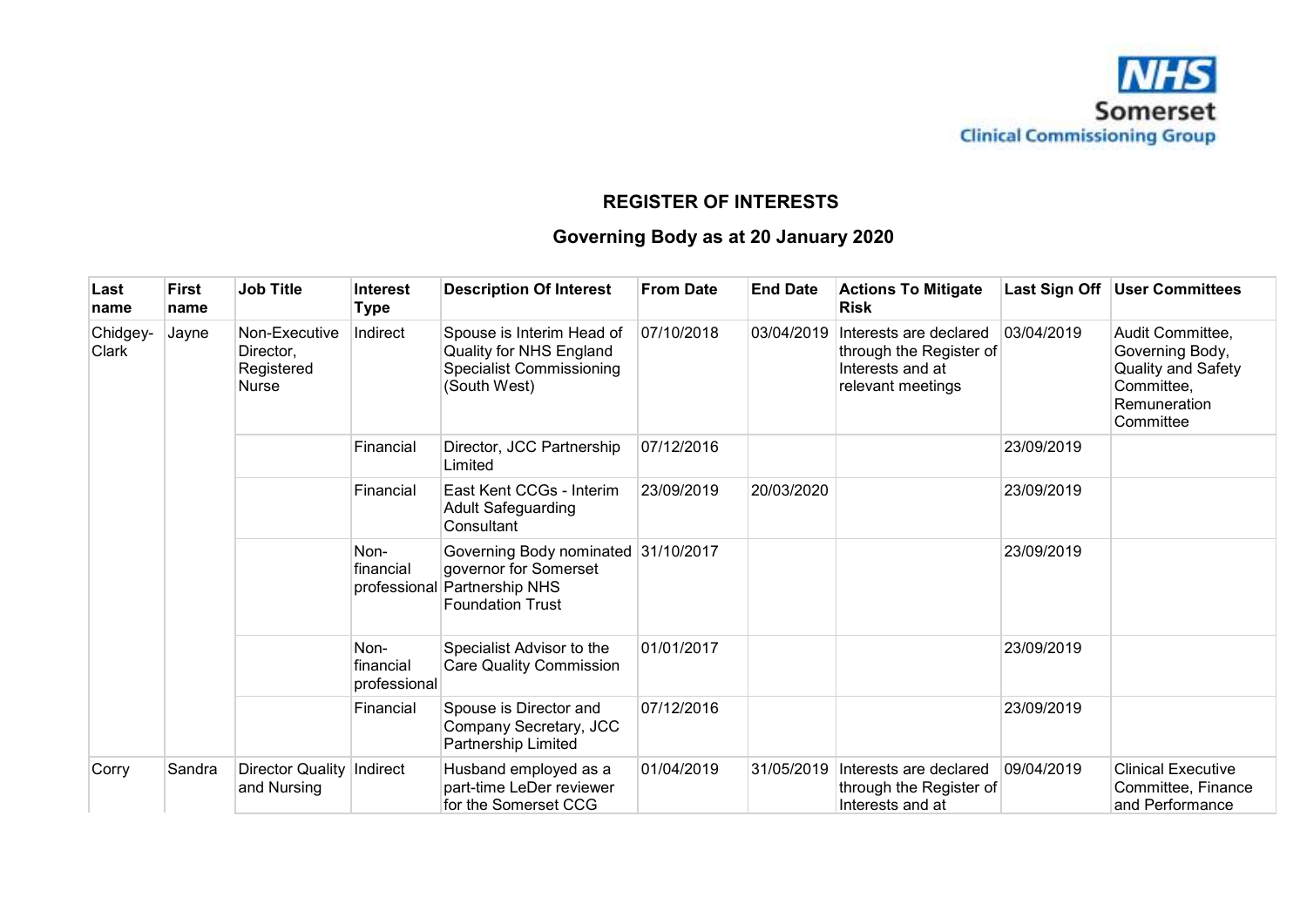|  |                               |                                                                                                                                                                                  |            | relevant meetings<br>Somerset CCG<br>Governing Body<br><b>Patient Safety Quality</b><br><b>Assurance Committee</b><br>and Clinical Executive<br>Committee and other<br>formal committees as<br>appropriate                                                                            |            | Committee, Governing<br>Body, Information<br>Governance Records<br>Management and<br>Caldicott Committee,<br>Quality and Safety<br>Committee |
|--|-------------------------------|----------------------------------------------------------------------------------------------------------------------------------------------------------------------------------|------------|---------------------------------------------------------------------------------------------------------------------------------------------------------------------------------------------------------------------------------------------------------------------------------------|------------|----------------------------------------------------------------------------------------------------------------------------------------------|
|  | Indirect                      | Daughter employed a client 26/11/2019<br>development manager for<br>Apetito which is a part of<br>Wiltshire farm foods who<br>supply food to local health<br>and care providers. |            |                                                                                                                                                                                                                                                                                       | 31/12/2019 |                                                                                                                                              |
|  | Indirect                      | Director with 5% share of<br><b>Quality Safety</b><br>Improvement LTD<br>company                                                                                                 | 18/12/2016 | Interest declared<br>through Register of<br>Interests and at<br>relevant meetings                                                                                                                                                                                                     | 31/12/2019 |                                                                                                                                              |
|  | Non-<br>financial<br>personal | Husband employed as a<br>part-time LeDer reviewer<br>for the South west region<br>via NHSE - CCG host this<br>contract                                                           | 10/06/2018 | Interest declared<br>through Register of<br>Interests and at<br>relevant meetings                                                                                                                                                                                                     | 31/12/2019 |                                                                                                                                              |
|  | Indirect                      | Husband via Quality Safety 01/04/2019<br>Improvement LTD holds<br>part time fixed term<br>contracts with various<br>CCGs across the SW<br>region                                 |            | Interests are declared 31/12/2019<br>through Register of<br>Interests and at<br>relevant meetings<br>Somerset CCG<br>Governing Body<br>, Patient Safety Quality<br><b>Assurance Committee</b><br>and Clinical Executive<br>Committee and other<br>formal committees as<br>appropriate |            |                                                                                                                                              |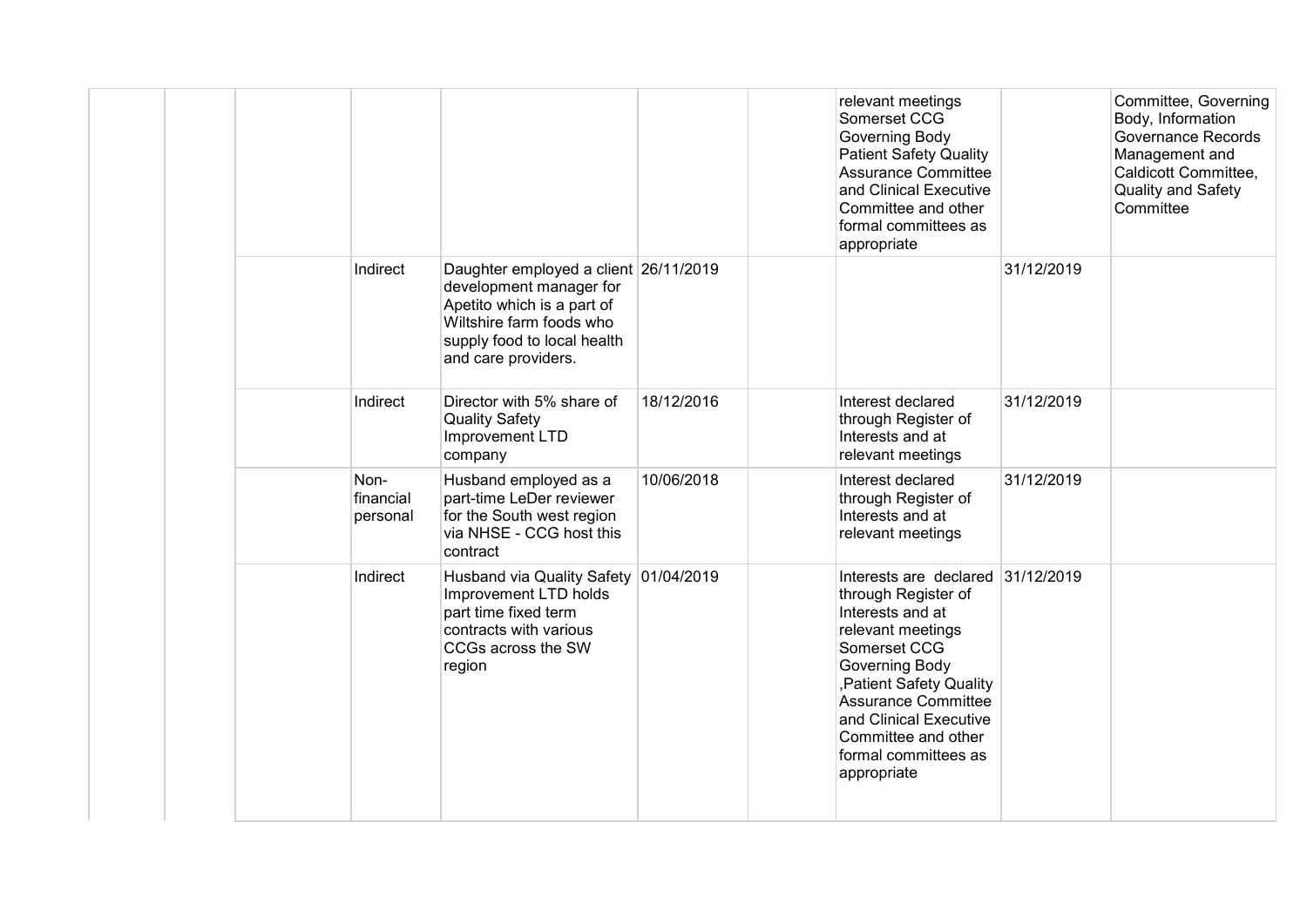|       |     |                                  | Non-<br>financial<br>personal             | Husband via Quality Safety 01/04/2019<br>Improvement LTD holds<br>part time fixed term<br>contracts with various<br>CCGs across the SW<br>region         |            |            | Interest declared                                                                                                                | 31/12/2019 |                                                                                                                                                 |
|-------|-----|----------------------------------|-------------------------------------------|----------------------------------------------------------------------------------------------------------------------------------------------------------|------------|------------|----------------------------------------------------------------------------------------------------------------------------------|------------|-------------------------------------------------------------------------------------------------------------------------------------------------|
| Evans | Lou | Non-Executive<br><b>Director</b> | Non-<br>financial                         | <b>CCG</b> nominated Governor<br>professional of Yeovil District Hospital<br><b>NHS Foundation Trust</b>                                                 | 01/09/2017 |            | Interests are declared<br>through Register of<br>Interests and at<br>relevant meetings                                           | 17/07/2019 | Audit Committee,<br>Finance and<br>Performance<br>Committee, Governing<br>Body, Joint Committee<br>(Primary Care),<br>Remuneration<br>Committee |
|       |     |                                  | Non-<br>financial<br>professional limited | NED Chair - Chrysalis<br><b>Supported Association</b>                                                                                                    | 01/07/2019 |            |                                                                                                                                  | 17/07/2019 |                                                                                                                                                 |
| Ford  | Ed  | Chair                            | Indirect                                  | Louise Ford (wife) has<br>started to work at Taunton<br>and Somerset NHS<br>Foundation Trust as a<br>'Community Development<br>and Liaison Practitioner' | 12/02/2018 | 04/04/2019 | Interests are declared<br>through Register of<br>Interests and at<br>relevant meetings                                           | 04/04/2019 | <b>Clinical Executive</b><br>Committee, Finance<br>and Performance<br>Committee, Governing<br>Body, Health and Well<br><b>Being Board</b>       |
|       |     |                                  | Non-<br>financial                         | CCG Member and Vice-<br>Chair of the Health and<br>professional Wellbeing Board                                                                          | 07/12/2016 |            | Interests are declared<br>through registers of<br>interest and at relevant<br>meetings of CCG<br>Governing Body or<br>committees | 11/09/2019 |                                                                                                                                                 |
|       |     |                                  | Financial                                 | Family have been ratified<br>as Foster Carers for<br><b>Somerset County Council</b>                                                                      | 01/04/2019 |            |                                                                                                                                  | 11/09/2019 |                                                                                                                                                 |
|       |     |                                  | Non-<br>financial<br>professional         | First responder for<br>Somerset Accident<br><b>Voluntary Emergency</b><br>Service                                                                        | 07/12/2016 |            |                                                                                                                                  | 11/09/2019 |                                                                                                                                                 |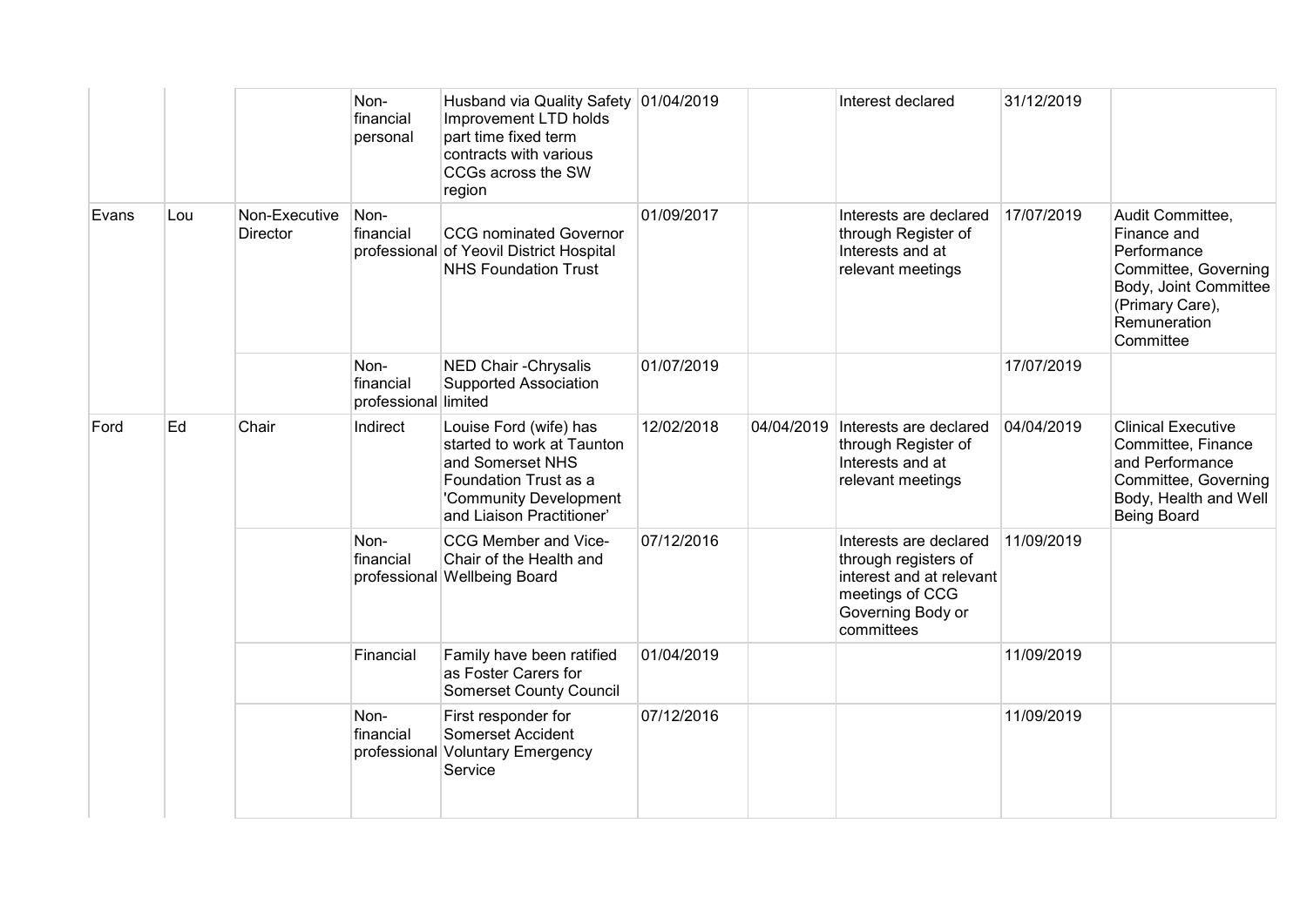|        |              |                                                       | Non-<br>financial                 | GP Partners: 2 GP's works 07/12/2016<br>in the Out of Hours Service,<br>professional one is a Local Medical<br>Committee representative<br>and another is the regional<br>NHSE clinical lead for<br>dementia |            |            |                                                                                                   | 11/09/2019 |                                              |
|--------|--------------|-------------------------------------------------------|-----------------------------------|--------------------------------------------------------------------------------------------------------------------------------------------------------------------------------------------------------------|------------|------------|---------------------------------------------------------------------------------------------------|------------|----------------------------------------------|
|        |              |                                                       | Non-<br>financial<br>professional | Irnham Lodge is a training<br>Practice                                                                                                                                                                       | 07/12/2016 |            |                                                                                                   | 11/09/2019 |                                              |
|        |              |                                                       | Financial                         | Partner at Minehead<br><b>Medical Centre</b>                                                                                                                                                                 | 07/12/2016 |            |                                                                                                   | 11/09/2019 |                                              |
|        |              |                                                       | Financial                         | Practice is a Shareholder in 07/12/2016<br><b>Somerset Primary</b><br><b>Healthcare Limited</b>                                                                                                              |            |            |                                                                                                   | 11/09/2019 |                                              |
|        |              |                                                       | Financial                         | Wife - Associate Director<br>Primary Care Nursing and<br><b>Allied Health Care</b><br>Professionals Musgrove<br>Park Hospital                                                                                | 01/03/2019 |            |                                                                                                   | 11/09/2019 |                                              |
| Fozard | <b>Basil</b> | Non Executive<br>Director<br>Secondary<br>Care Doctor | Indirect                          | Daughter GP NE London                                                                                                                                                                                        | 02/01/2017 |            | 02/01/2020 Interests are declared<br>through Register of<br>Interests and at<br>relevant meetings | 20/04/2019 | Governing Body,<br>Remuneration<br>Committee |
|        |              |                                                       | Indirect                          | Daughter Specialist<br><b>Registrar CAMH Tavistock</b><br>Clinic/UCL                                                                                                                                         | 02/01/2017 | 02/01/2020 |                                                                                                   | 20/04/2019 |                                              |
|        |              |                                                       | Non-<br>financial                 | <b>Locum Consultant Bank</b><br>contract The Royal<br>professional Bournemouth &<br><b>Christchurch Hospitals</b><br><b>NHS Foundation Trust</b>                                                             | 02/01/2017 | 02/01/2020 |                                                                                                   | 20/04/2019 |                                              |
|        |              |                                                       | Indirect                          | Son Clinical Research<br>Fellow in Head and Neck at<br><b>UCLH</b>                                                                                                                                           | 03/10/2018 | 27/05/2019 |                                                                                                   | 20/04/2019 |                                              |
|        |              |                                                       | Indirect                          | Wife Mental Health Act<br>Panel Member Dorset                                                                                                                                                                | 02/01/2017 | 02/01/2020 |                                                                                                   | 20/04/2019 |                                              |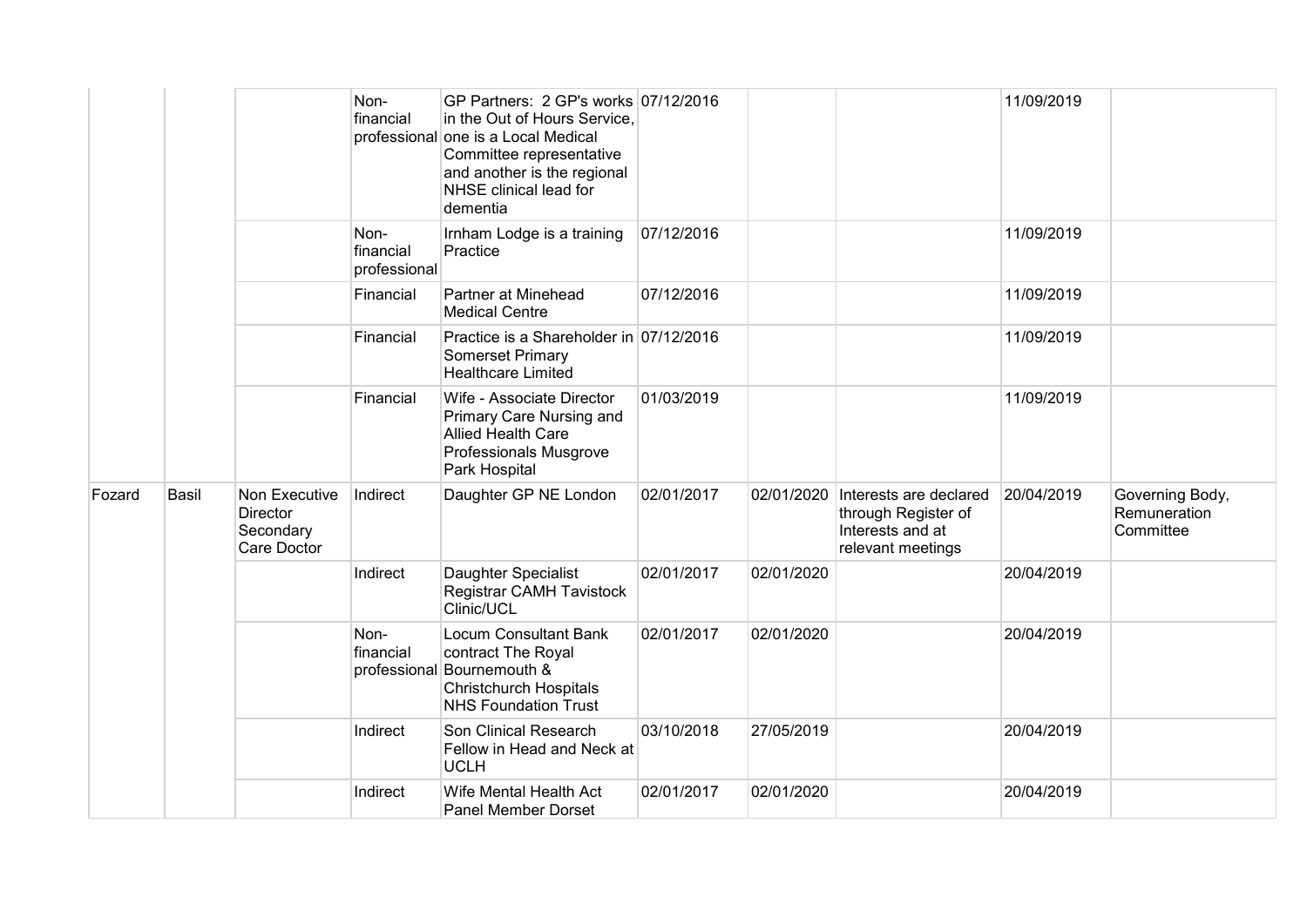|                  |       |                                                                  |                                   | <b>Healthcare University</b><br><b>Foundation Trust</b>                                         |            |            |                                                                                        |            |                                                                                                |
|------------------|-------|------------------------------------------------------------------|-----------------------------------|-------------------------------------------------------------------------------------------------|------------|------------|----------------------------------------------------------------------------------------|------------|------------------------------------------------------------------------------------------------|
| Goodchild Judith |       | Chair<br>Healthwatch<br>Somerset                                 |                                   | Nil to declare                                                                                  |            |            |                                                                                        | 03/04/2019 | Governing Body,<br><b>Health and Well Being</b><br>Board, Joint<br>Committee (Primary<br>Care) |
| Grant            | Trudi | Director of<br><b>Public Health</b>                              | Non-<br>financial<br>professional | <b>Employee of Somerset</b><br><b>County Council</b>                                            | 01/11/2012 |            | Interests are declared<br>through Register of<br>Interests and at<br>relevant meetings | 27/08/2019 | Governing Body                                                                                 |
|                  |       |                                                                  | Non-<br>financial<br>personal     | Partner's sister is currently<br>employed as a school<br>nurse in Somerset.                     | 01/09/2018 |            |                                                                                        | 27/08/2019 |                                                                                                |
| Grey             | Wendy | Non Executive<br><b>Director</b><br>(Practice<br>Representative) | Financial                         | Director of Gemini<br>Healthcare Consultancy Ltd                                                | 08/07/2019 |            | Interests are declared<br>through Register of<br>Interests and at<br>relevant meetings | 23/07/2019 | Governing Body,<br>Quality and Safety<br>Committee                                             |
|                  |       |                                                                  | Financial                         | Employed as the<br><b>Transformation Lead for</b><br>Symphony Healthcare<br><b>Services</b>     | 24/05/2019 | 29/08/2019 |                                                                                        | 23/07/2019 |                                                                                                |
|                  |       |                                                                  | Indirect                          | Husband, Son and<br>Daughter in Law all<br>employed at Yeovil District<br>Hospital              | 24/05/2019 |            |                                                                                        | 23/07/2019 |                                                                                                |
|                  |       |                                                                  | Indirect                          | Sister is employed as a<br>solicitor by Battens<br>Solicitors in Sherborne                      | 24/05/2019 |            |                                                                                        | 23/07/2019 |                                                                                                |
| Heard            | Maria | Programme<br>Director, Fit for<br>my Future                      | Financial                         | On secondment from<br>South, Central and West<br><b>Commissioning Support</b><br>Unit           | 01/03/2019 |            |                                                                                        | 03/12/2019 | <b>Clinical Executive</b><br>Committee, Governing<br>Body                                      |
|                  |       |                                                                  | Indirect                          | Parent is a Community<br>Paediatric consultant with<br><b>Sussex Community NHS</b><br><b>FT</b> | 01/03/2019 |            |                                                                                        | 03/12/2019 |                                                                                                |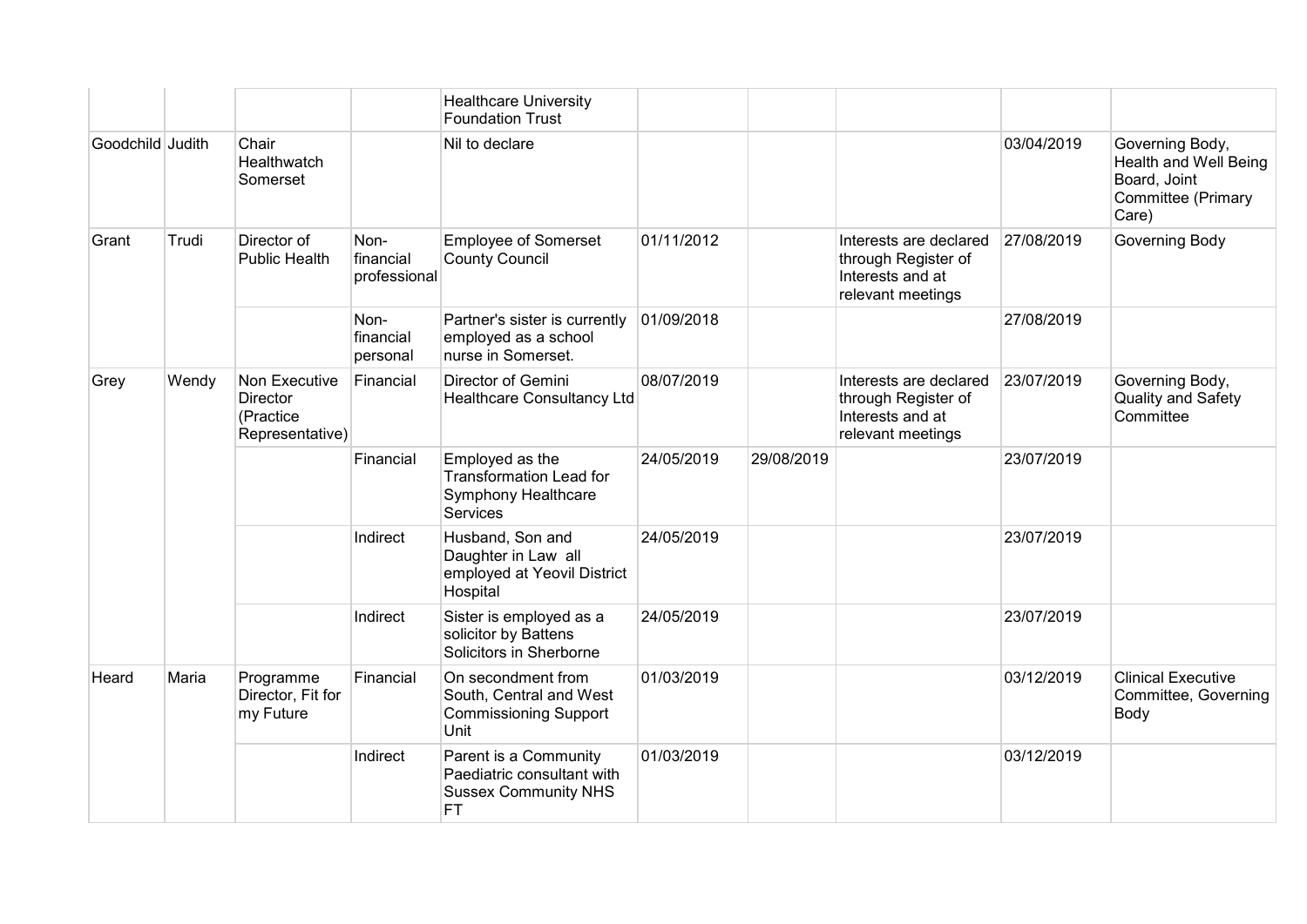| Heath | David  | Non-executive<br>Director                                    | Non-<br>financial             | <b>Board Member, Solicitors</b><br><b>Regulation Authority (Since</b><br>professional December 2014)                        | 01/05/2017 | Interests are declared<br>through Register of<br>Interests and at<br>relevant meetings     | 02/09/2019 | Audit Committee,<br>Governing Body, Joint<br>Committee (Primary<br>Care), Quality and<br>Safety Committee,<br>Remuneration<br>Committee                                                    |
|-------|--------|--------------------------------------------------------------|-------------------------------|-----------------------------------------------------------------------------------------------------------------------------|------------|--------------------------------------------------------------------------------------------|------------|--------------------------------------------------------------------------------------------------------------------------------------------------------------------------------------------|
|       |        |                                                              |                               | Chair of Policy and Public<br>Affairs Board, Institute and<br><b>Faculty of Actuaries</b>                                   | 06/08/2018 |                                                                                            | 02/09/2019 |                                                                                                                                                                                            |
|       |        |                                                              |                               | Chair of Western Region<br>and National Board<br>Member, Consumer<br><b>Council for Water (Since</b><br>July 2015)          | 01/05/2017 |                                                                                            | 02/09/2019 |                                                                                                                                                                                            |
|       |        |                                                              |                               | Non-Executive Director,<br>Bath and Wells Multi-<br>Academy Trust (since<br>December 2016)                                  | 01/05/2017 |                                                                                            | 02/09/2019 |                                                                                                                                                                                            |
| Henly | Alison | Director of<br>Finance,<br>Performance<br>and<br>Contracting | Non-<br>financial<br>personal | Son undertaking voluntary<br>placement at Vaughan Lee<br>Nursing Home as part of<br>the Duke of Edinburgh<br>bronze scheme. | 02/07/2019 | Interest declared<br>through Register of<br>Interests and at<br>relevant meetings          | 02/01/2020 | Audit Committee,<br><b>Clinical Executive</b><br>Committee, Finance<br>and Performance<br>Committee, Governing<br>Body, Joint Committee<br>(Primary Care), Quality<br>and Safety Committee |
| Mann  | Trudi  | Non Executive<br>Director<br>(Practice<br>Representative)    | Financial                     | Provide strategic<br>management support to the<br>Taunton & Area Federation<br>of GP Practices                              | 01/10/2018 | Interests are declared<br>through the Register of<br>Interests and at<br>relevant meetings | 20/12/2019 | Finance and<br>Performance<br>Committee, Governing<br>Body                                                                                                                                 |
|       |        |                                                              | Indirect                      | Sister in law is Deputy<br>Practice Manager at<br><b>Minehead Health Care</b>                                               | 05/11/2019 |                                                                                            | 20/12/2019 |                                                                                                                                                                                            |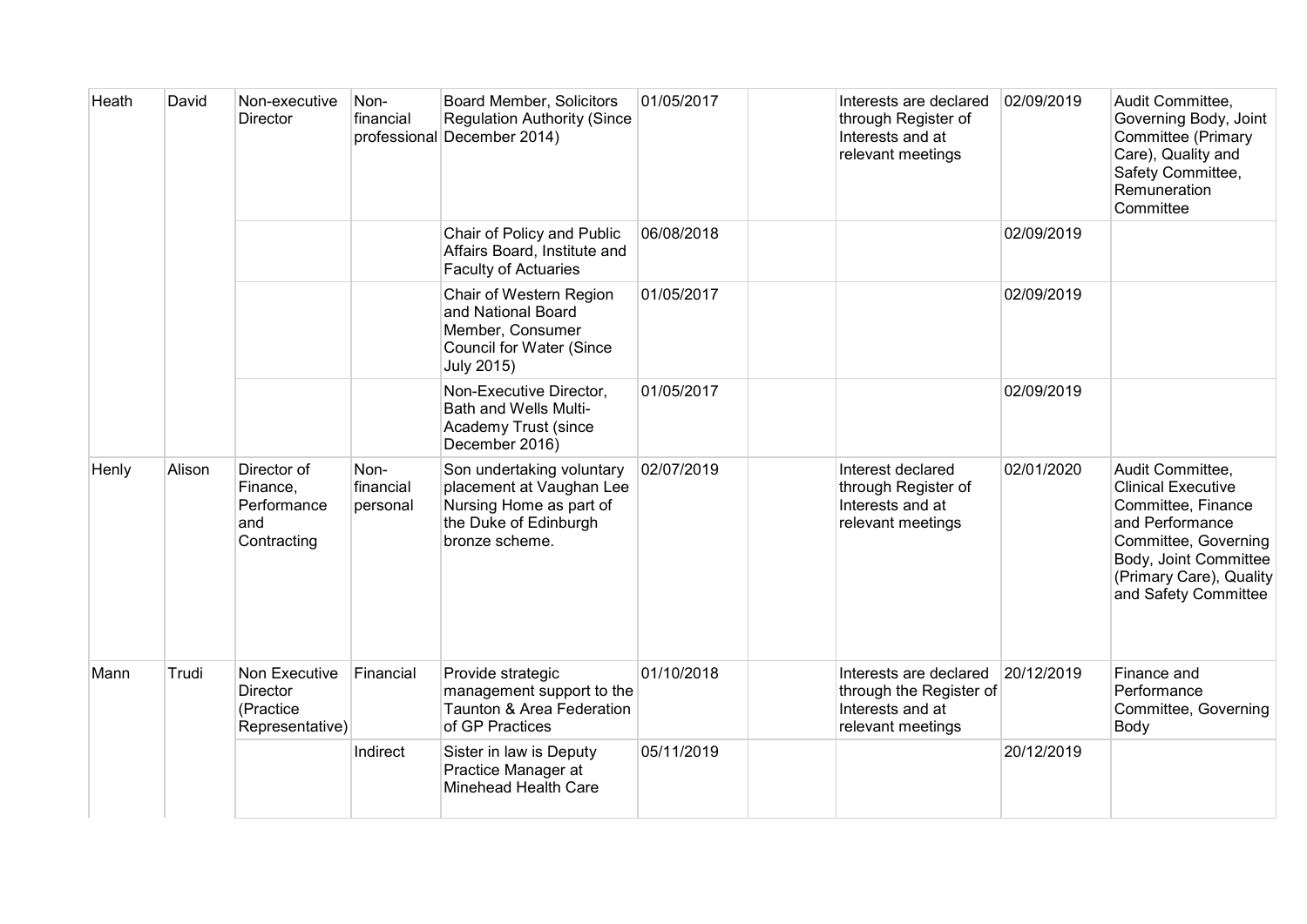|         |        |                                               | Non-<br>financial<br>personal     | Volunteer with Royal<br><b>Voluntary Service</b>                                                                                                                                                                             | 09/10/2019 |            | 20/12/2019 |                                                                                                                         |
|---------|--------|-----------------------------------------------|-----------------------------------|------------------------------------------------------------------------------------------------------------------------------------------------------------------------------------------------------------------------------|------------|------------|------------|-------------------------------------------------------------------------------------------------------------------------|
| Nicholl | Joanne | Non-executive<br><b>Director CCG</b><br>board | Non-<br>financial<br>professional | Member of CCG Audit<br>committee                                                                                                                                                                                             | 01/09/2019 |            | 13/09/2019 | Audit Committee,<br>Governing Body                                                                                      |
|         |        |                                               | Financial                         | Named GP for<br>Safeguarding Children<br>Somerset CCG<br>Salaried role in CCG and<br>also non-financial<br>professional potential<br>interest in that I advise on<br>CCG safeguarding<br>strategies with partner<br>agencies | 17/11/2017 |            | 13/09/2019 |                                                                                                                         |
|         |        |                                               | Financial                         | Partner at Preston Grove<br>Medical Centre, Yeovil,<br>Somerset - provider of NHS<br>medical services<br>commissioned by SCCG                                                                                                | 01/09/2019 | 17/12/2019 | 13/09/2019 |                                                                                                                         |
|         |        |                                               | Financial                         | Practice representative on<br><b>Yeovil Primary Care</b><br><b>Network</b>                                                                                                                                                   | 15/04/2019 | 16/12/2019 | 13/09/2019 |                                                                                                                         |
| Paine   |        | Grahame Non executive<br>director             | Non-<br>financial<br>professional | <b>Weston College</b>                                                                                                                                                                                                        | 24/10/2019 |            | 06/11/2019 | Finance and<br>Performance<br>Committee, Governing<br>Body, Remuneration<br>Committee                                   |
| Rimmer  | James  | Chief Executive Non-                          | financial                         | Exec Chair of Somerset,<br>Wiltshire, Avon and<br>professional Gloucestershire (SWAG)<br><b>Cancer Alliance</b>                                                                                                              | 02/01/2017 |            | 31/12/2019 | <b>Clinical Executive</b><br>Committee, Governing<br>Body, Health and Well<br>Being Board,<br>Remuneration<br>Committee |
|         |        |                                               | Non-<br>financial                 | I am a member of the<br>National Institute of Health<br>professional Research (NIHR)                                                                                                                                         | 01/11/2017 |            | 31/12/2019 |                                                                                                                         |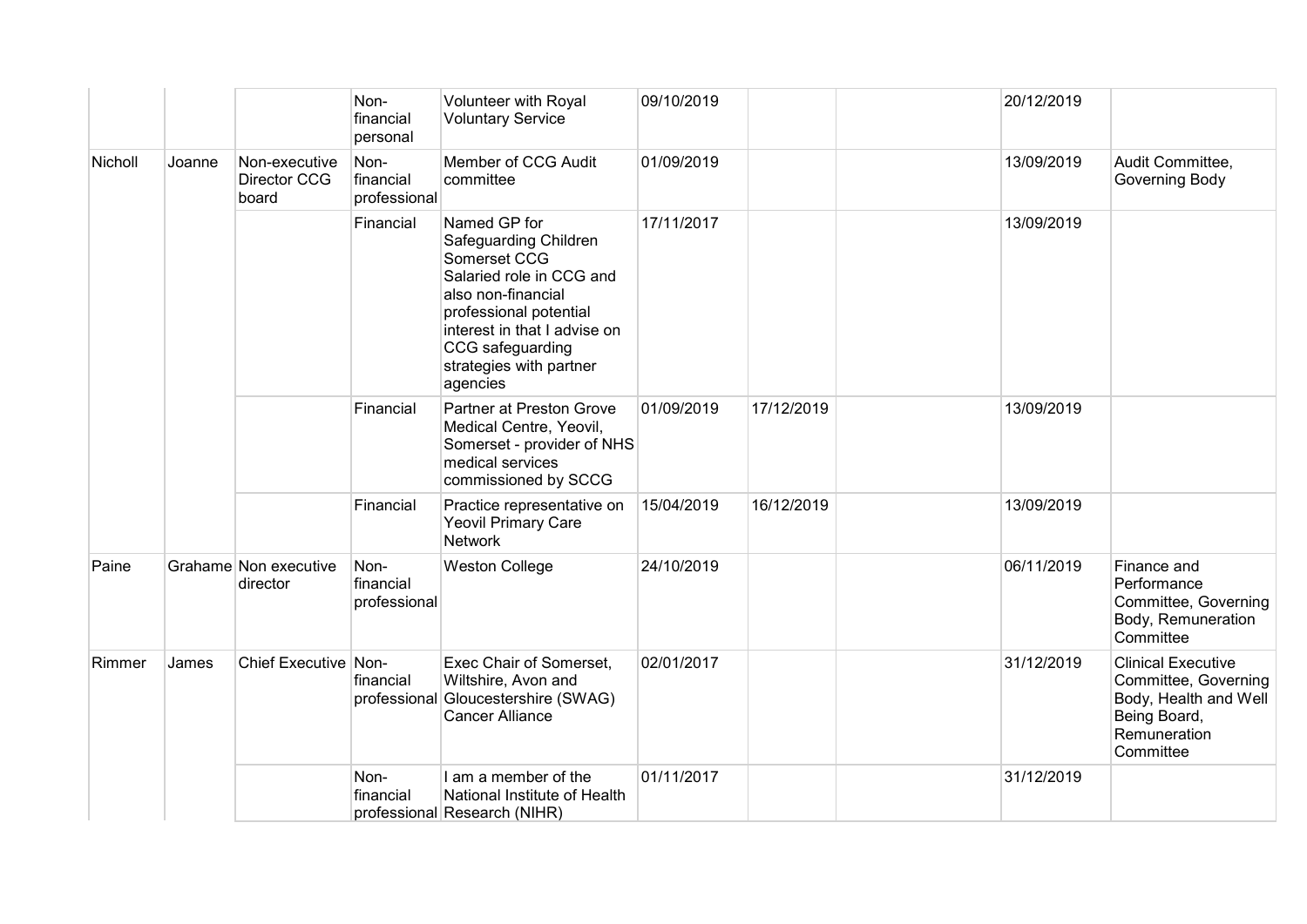|                                            | <b>Commissioned Panel for</b><br><b>Health Services and</b><br>Delivery Reseach<br>Programme                                                                                                                                                     |            |            |  |
|--------------------------------------------|--------------------------------------------------------------------------------------------------------------------------------------------------------------------------------------------------------------------------------------------------|------------|------------|--|
| Financial                                  | I am on secondment from<br>Weston Area Health NHS<br>Trust                                                                                                                                                                                       | 01/09/2019 | 31/12/2019 |  |
| Non-<br>financial<br>professional Somerset | Occasional newspaper<br>reviewer for BBC Radio                                                                                                                                                                                                   | 01/09/2019 | 31/12/2019 |  |
| Indirect                                   | Somerset CC is<br>participating in an NHIR<br>childhood obesity and<br>activity study (NAPSAC)<br>which is being led by my<br>wife                                                                                                               | 01/07/2019 | 31/12/2019 |  |
| Indirect                                   | Somerset CCG is a partner 01/07/2019<br>in an NHIR School for<br>Public Health study which<br>is mapping child health<br>systems at a local level to<br>reduce child health<br>inequalities in which my<br>wife is part of the research<br>team. |            | 31/12/2019 |  |
| Non-<br>financial<br>personal              | <b>Trustee for Changing</b><br>Tunes, a charity which<br>works both inside prison<br>and beyond, using music<br>and mentoring to help<br>people lead meaningful<br>lives, free from crime.                                                       | 01/04/2016 | 31/12/2019 |  |
| Non-<br>financial<br>professional          | Visiting lecturer at the<br>University of Bristol                                                                                                                                                                                                | 01/10/2018 | 31/12/2019 |  |
| Indirect                                   | Wife is Consultant Senior<br>Lecturer in Public Health at<br>University of Bristol                                                                                                                                                               | 01/09/2018 | 31/12/2019 |  |